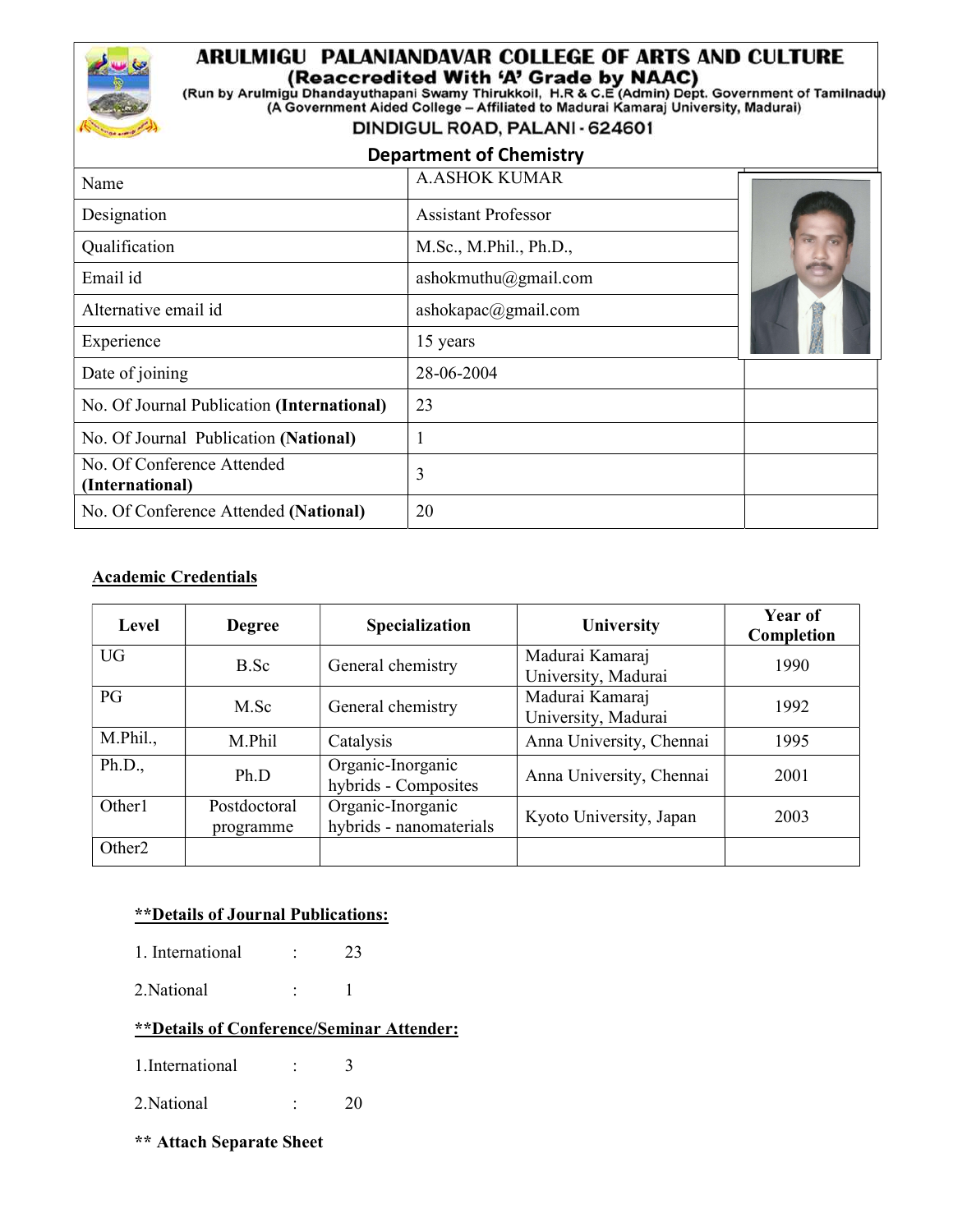## i) Refresher Courses / Orientation / Summer Schools:

|                             | <b>Orientation / Refresher</b>                                    | Name of the    | <b>Place and Duration</b>       |
|-----------------------------|-------------------------------------------------------------------|----------------|---------------------------------|
|                             | <b>Courses</b>                                                    | <b>Funding</b> |                                 |
|                             |                                                                   | Agency         |                                 |
|                             | Orientation course                                                | UGC            | 16-05-2008 and 12-06-2008       |
|                             |                                                                   |                | Academic Staff College,         |
|                             |                                                                   |                | Bharathidasan University,       |
|                             |                                                                   |                | Tiruchirappalli.                |
|                             | Refresher course on                                               | UGC            | 03-11-2009 and 23-11-2009       |
| $\mathcal{D}_{\mathcal{L}}$ | "Recent advances in                                               |                | Academic Staff College, Madurai |
|                             | chemistry"                                                        |                | Kamaraj University, Madurai.    |
|                             | Refresher Course on<br>"Nanomaterials for<br>future technologies" |                | 20-11-2017 and 10-12-2017       |
| 3                           |                                                                   |                | UGC : Human Resource            |
|                             |                                                                   | UGC            | Development Centre, Saurashtra  |
|                             |                                                                   |                | University, Rajkot, Gujarat.    |

# ii) Seminars, Conferences, Symposia, Workshops etc. Attended / Presented Paper :

| Sl.No.         | Name of the Seminar /<br>Conference / Symposia<br>Workshop, etc.                                                                                           | Name of the<br><b>Sponsoring Agency</b>                                                                                                                             | Place                                                                                                     | <b>Date</b>                                |
|----------------|------------------------------------------------------------------------------------------------------------------------------------------------------------|---------------------------------------------------------------------------------------------------------------------------------------------------------------------|-----------------------------------------------------------------------------------------------------------|--------------------------------------------|
| 1              | one day national level<br>seminar on "Applications of<br>quantum mechanics and<br>nanomaterials for energy<br>storage" held at on.                         | Management<br>A.P.A. College of arts<br>and culture, Palani                                                                                                         | A.P.A. College of arts and<br>culture, Palani                                                             | $24-01-$<br>2018                           |
| $\overline{2}$ | <b>Faculty Enrichment Program</b>                                                                                                                          | UGC : Human<br>Resource<br>Development Centre,<br>Saurashtra University<br>and Shree<br>ManibhaiVirani&<br>SMT NavalbenVirani<br>Science college<br>Rajkot, Gujarat | Atmiya Group of Institutions,<br>Rajkot, Gujarat.                                                         | $28 - 11 -$<br>2017                        |
| 3              | A two day science<br>academies Lecture<br>Workshop on "Recent<br>Trends in Advanced<br>Materials Science"                                                  | Indian Science<br>Academies (IASc,<br>INSA, NASI)                                                                                                                   | Department of Physics, A.P.A.<br>College of arts and culture,<br>Palani.                                  | $01-09-$<br>2017 and<br>$02-09-$<br>2017   |
| $\overline{4}$ | Delivered a special lecture<br>on "Synthesis of<br>Nanomaterials by chemical<br>methods"                                                                   | Management of Rev.<br>Jacob Memorial<br>Christian College                                                                                                           | Department of Bio-Chemistry,<br>Rev. Jacob Memorial Christian<br>College, Santhipuram,<br>Ambilikkai.     | $02 - 08 -$<br>2017                        |
| 5              | Delivered a special lecture<br>in two weeks faculty<br>development programme on<br>"Multi-Disciplinary<br>Approaches in Chemical<br>Sciences (MACS' 2016)" | TEQIP-II.                                                                                                                                                           | Department of Chemistry,<br>Bharathidasan Institute of<br>Technology, Anna University,<br>Tiruchirappalli | $18-07-$<br>2016 to<br>$31 - 07 -$<br>2016 |
| 6              | International conference on<br>"Engineering trends and<br>science & humanities"                                                                            | Seventh sense research<br>group                                                                                                                                     | Imayam College of Engineering,<br>Kannanur, Trichy.                                                       | March 30,<br>2015                          |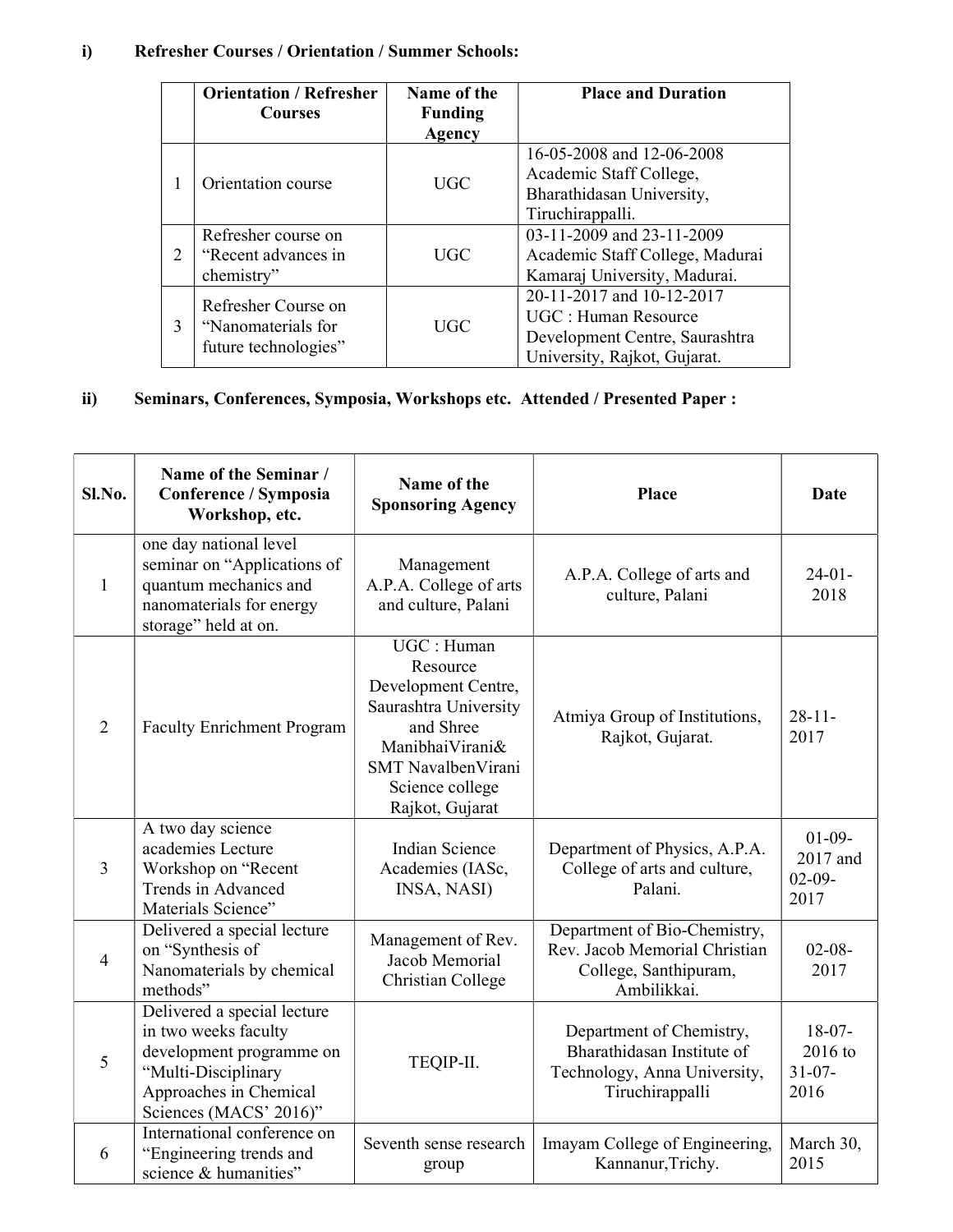| $\tau$ | National science day<br>awareness programme on<br>"Fostering scientific temper"                                                                                              | Management of<br>A.P.A. College of arts<br>and culture, Palani.             | Department of chemistry,<br>A.P.A. College of arts and<br>culture, Palani.                     | February<br>28, 2014.                         |
|--------|------------------------------------------------------------------------------------------------------------------------------------------------------------------------------|-----------------------------------------------------------------------------|------------------------------------------------------------------------------------------------|-----------------------------------------------|
| 8      | One day National level<br>seminar on "Recent<br>advances in Chemistry"                                                                                                       | <b>UGC</b>                                                                  | Department of chemistry,<br>A.P.A. College of arts and<br>culture, Palani.                     | August 11,<br>2014.                           |
| 9      | National level seminar on<br>"Catalysis and catalyzed<br>reactions"                                                                                                          | <b>UGC</b>                                                                  | Department of natural products<br>chemistry, Madurai Kamaraj<br>University, Madurai.           | March 28,<br>2014.                            |
| 10     | Participated in the National<br>conference on "Atomic<br>energy for socio economic<br>development of the country"                                                            | Organized by the<br>Department of Futures<br><b>Studies</b>                 | Madurai Kamaraj University,<br>Madurai.                                                        | September<br>, 2, 2013                        |
| 11     | Delivered a special lecture<br>in the national conference on<br>"Recent Advancement in<br>nanoscale research"                                                                | DRDO, CSIR, ISTE                                                            | Anna University, Madurai<br>region.                                                            | $24-08-$<br>2012 and<br>$25 - 08 -$<br>2012   |
| 12     | National level seminar on<br>"Recent trends in<br>Chemistry"                                                                                                                 | <b>UGC</b>                                                                  | HajeeKaruthaRowtherHowdia<br>College, Uthamapalayam.                                           | March 15<br>and 16,<br>2012                   |
| 13     | National level seminar on<br>"Indigenous Nanomaterials<br>Development for Industrial<br>Applications (INDIA)"                                                                | Association of<br>Nanoscience and<br><b>Technology Aspirants</b><br>(India) | Centre for Nanoscience and<br>Technology, Anna University,<br>Chennai.                         | February<br>27 and 28,<br>2012                |
| 14     | A two day national seminar<br>on "Action research for<br>teachers in arts and science<br>colleges"                                                                           | Madurai Kamaraj<br>University                                               | Center for educational research,<br>MaduraiKamaraj University,<br>Madurai.                     | September<br>29 and 30,<br>2011               |
| 15     | state level workshop on<br>"Microscale Experiment in<br>chemistry"                                                                                                           | Management of<br>A.P.A. College of arts<br>and culture, Palani.             | Department of chemistry,<br>A.P.A. College of arts and<br>culture, Palani.                     | December<br>15, 2011                          |
| 16     | National seminar on<br>"Modern trends in<br>chemistry"                                                                                                                       | Management of<br>A.P.A. College of arts<br>and culture, Palani.             | Department of chemistry,<br>A.P.A. College of arts and<br>culture, Palani.                     | December<br>20, 2011                          |
| 17     | Presented research article<br>entitled "Synthesis of<br>polystyrene-silica hybrid<br>nano-materials at sponsored<br>National seminar on<br>"Emerging Trends in<br>Chemistry" | UGC, CSIR and DST                                                           | <b>Cardamom Planters Association</b><br>College, Podinayakanur                                 | September<br>23 and 24,<br>2010.              |
| 18     | Participated workshop on<br>"ETV/e-content production"                                                                                                                       | <b>UGC</b>                                                                  | <b>Educational Multimedia</b><br>Research Centre, Anna<br>University, Chennai                  | January 29<br>and 30,<br>2010.                |
| 19     | Participated in the one day<br>State Level Workshop on<br>"Chemistry of Nano<br>Materials and Medicinal<br>plants"                                                           | Management of<br>A.P.A. College of arts<br>and culture, Palani.             | Department of Chemistry,<br>Arulmigu Palani Andavar<br>College of Arts and Culture,<br>Palani. | March, 12,<br>2008                            |
| 20     | Presented research article<br>entitled "Synthesis and<br>Characterization of<br>Siliconized Epoxy - 1,2-                                                                     | Polymer Association                                                         | University of Madras, Chennai -<br>600 025                                                     | 26-27th<br><b>July</b> , 26<br>and 27<br>2001 |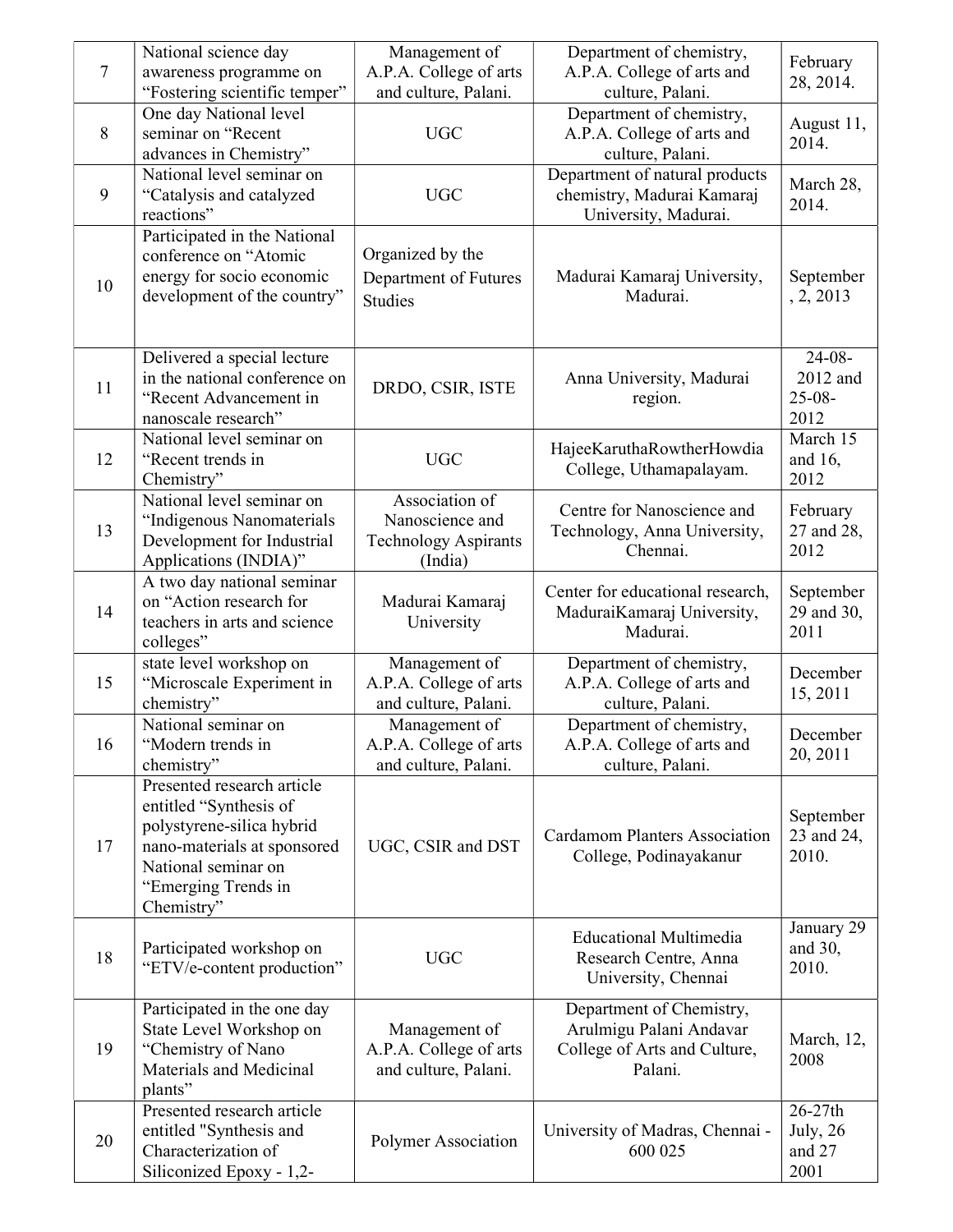|    | bis(maleimido)ethane<br>Intercrosslinked matrix<br>materials" in the National<br>Seminor on Polymers for<br>New Millenium,.                                                                    |                                                                                        |                                               |                             |
|----|------------------------------------------------------------------------------------------------------------------------------------------------------------------------------------------------|----------------------------------------------------------------------------------------|-----------------------------------------------|-----------------------------|
| 21 | Presented research article<br>entitled "A comparative<br>study on the preparation and<br>characterization of aromatic<br>and aliphatic bismaleimide<br>modified siliconized epoxy<br>matrices" | <b>ASM</b> International<br>Materials Solutions -<br>Conference Exposition<br>$-2000,$ | America's Center, St.Louis,<br>Missouri, USA. | October<br>$10-12,$<br>2000 |
| 22 | Presented research article<br>entitled "Mechanical<br>properties of kevlar fiber<br>reinforced siliconised epoxy<br>composites" - Macro 98,<br>IUPACConference,                                | <b>IUPAC</b>                                                                           | CLRI, Chennai $-600036$ .                     | January, 5-<br>9, 1998      |
| 23 | Presented research article<br>entitled "Vapour phase"<br>alkylation of benzene with<br>alcohols over modified and<br>unmodified ZSM-5 zeolites"                                                | Indo-British seminar                                                                   | IICT, Hyderabad, India                        | January<br>$30-31,$<br>1995 |

# PUBLICATIONS : 24

(a) Articles Published

| 1. | S. Jothibasu, A. Chandramohan, A. Ashok Kumar & M. Alagar<br>"Polyhedral oligomericsilsesquioxane (POSS) reinforced-unsaturated polyester hybrid<br>nanocomposites: Thermal, thermomechanical and morphological properties"<br>Journal of Macromolecular Science, Part A, Pure and Applied Chemistry., Vol 55, pp. 433-439<br>(2018). |
|----|---------------------------------------------------------------------------------------------------------------------------------------------------------------------------------------------------------------------------------------------------------------------------------------------------------------------------------------|
| 2. | V Devi, M.Selvaraj, P.Selvam, A Ashok Kumar, S Sankarand K Dinakaran<br>"Preparation and characterization of CNSR functionalized Fe3O4 magnetic nanoparticles: An<br>efficient adsorbent for the removal of cadmium ion from water" Journal of Environmental<br>Chemical Engineering. Vol. 5, pp. 4539-4546, (2017).                  |
| 3. | V Devi, A Ashok Kumar, S Sankarand K Dinakaran<br>"Palladium nanoparticle anchored polyphosphazene nanotubes: preparation and catalytic activity<br>on aryl coupling reactions"<br>Bull. Mater. Sci., Vol. 38, pp. 607–610, (2015).                                                                                                   |
| 4. | S.Devaraju, M.R. Vengatesan, M.Selvi, A.Ashok Kumar, Ian Hamerton, J.S.Go and<br>MutukaruppanAlagar<br>"Low surface free energy cyanate ester-silica hybrid (CE-SiO2) nanomaterials for low k<br>dielectric applications"<br>RSC Advances Vol.3, pp. 12915-12921, (2013).                                                             |
| 5. | S. Jothibasu, S. Devaraju, M. R. Vengatesan, A. Chandramohan, A. Ashok Kumar and M. Alagar                                                                                                                                                                                                                                            |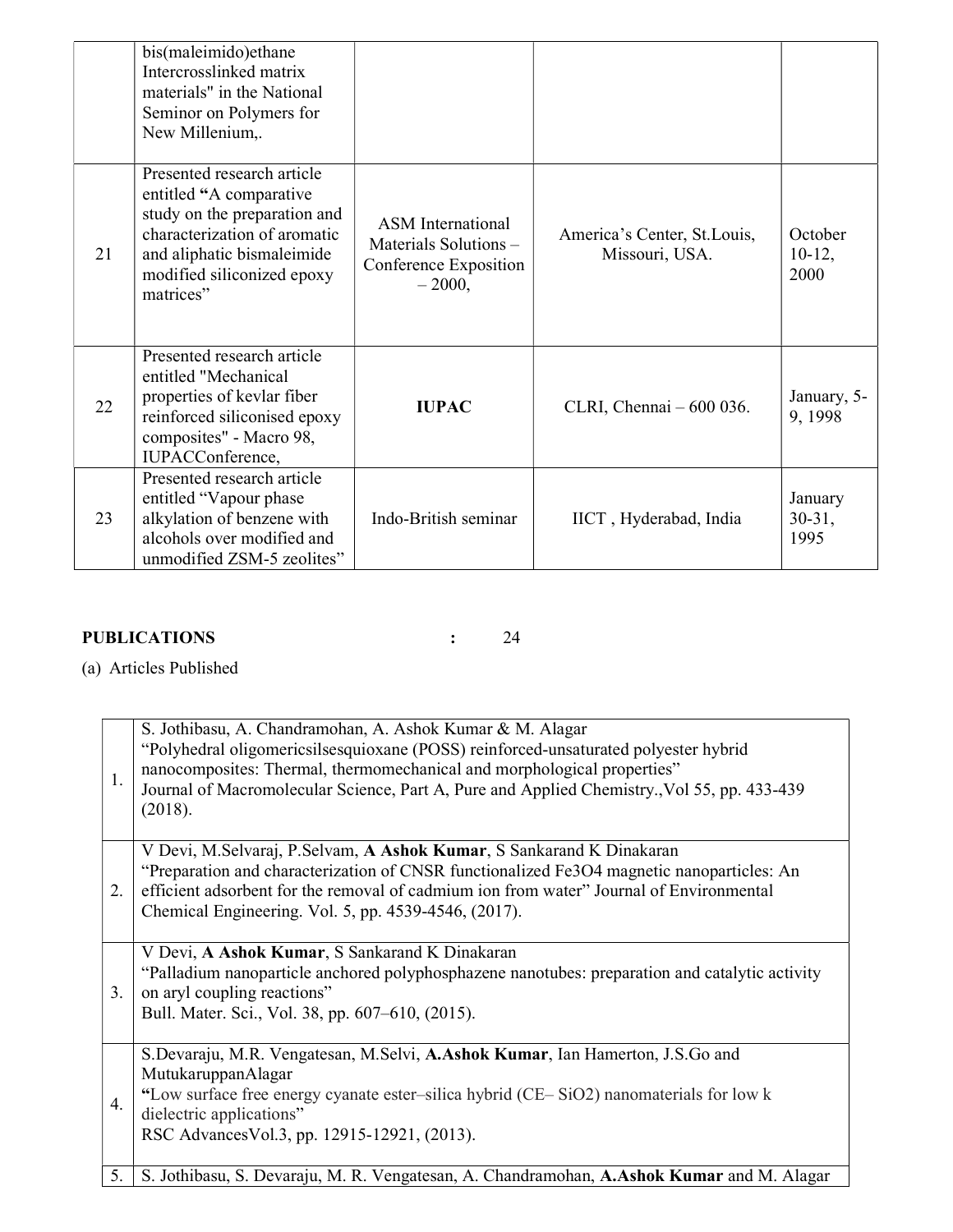|     | Thermal, thermoechanical and morphological behavior of Octa (maleimido phenyl) silsesquioxane<br>(OMPS)/cyanate ester nanocomposites<br>High Performance Polymers. August 2012; vol. 24, 5: pp. 379-388., first published on May 18,<br>(2012).                                                                                            |
|-----|--------------------------------------------------------------------------------------------------------------------------------------------------------------------------------------------------------------------------------------------------------------------------------------------------------------------------------------------|
| 6.  | A. Chandramohan, K. Dinkaran, A. Ashok kumar and M. Alagar<br>Synthesis and characterization of epoxy-modified cyanate ester POSS nanocomposites<br>High Performance Polymers. August 2012; vol. 24, 5: pp. 405-417., first published on June 3,<br>(2012).                                                                                |
| 7.  | M.R.Vengatesan, S.Devaraju, A. Chandra Mohan, M.Selvi, A.Ashok Kumar and M.Alagar<br>"Photolysis and thermal active polymerization of bis (benzylidene) based benzoxazine monomers"<br>Molecular Structure. Vol. 1027, pp. 162-166, (2012).                                                                                                |
| 8.  | SubramaniDevaraju, MuthukumarasamyRangarjuVenkatesan, Mohan Selvi,<br>Achimuthu Ashok Kumar and MutukaruppanAlagar<br>"Synthesis and characterization of Bisphenol-A Ether Diamine Based Polyimide POSS<br>Nanocomposites for Low K Dielectric and Flame-retardant Applications"<br>High Performance Polymers. Vol. 24, pp. 85-96, (2012). |
| 9.  | S. Jothibasu, A.Ashok Kumar and M. Alagar<br>"A facial synthesis of cyanate ester silica hybrid nanocomposites by in-situ sol-gel method"<br>High Performance Polymers. Vol. 23, pp. 11–21, (2011).                                                                                                                                        |
|     | S. Devaraju, M. R. Vengatesan, A. Ashok Kumar and M. Alagar<br>10. "Polybenzoxazine-silica (PBZ-SiO2) hybrid nanocomposites through in situ sol-gel method"<br>Journal of Sol-Gel Science and Technology. Vol. 60, pp. 33-40, (2011).                                                                                                      |
| 11. | M. R. Vengatesan, S. Devaraju, A. Ashok Kumar and M. Alagar<br>"Studies on thermal and dielectric properties of Octa (maleimido phenyl) silsesquioxane (OMPS) -<br>polybenzoxazine (PBZ) hybrid nanocomposites"<br>High Performance Polymers. Vol. 23, pp. 441–456, (2011).                                                                |
| 12. | S. Jothibasu, A.Ashok Kumar and M. Alagar<br>Synthesis of maleimide substituted polystyrene-silica hybrid utilizing Michael addition reaction.<br>Journal of Sol-Gel Science and Technology - Vol. 43, pp. 337-345, (2007).                                                                                                                |
|     | A.Ashok Kumar, K.Adachi and Y.Chujo<br>Synthesis and characterization of stereoregular poly(methyl methacrylate)-silica hybrid utilizing<br>13. stereocomplex formation<br>Journal of Polymer Science, Chemistry Edition - Vol. 42, pp. 785-794, (2004).                                                                                   |
| 14. | K.Adachi, A.Ashok Kumar and Y.Chujo<br>Synthesis of organic-inorganic polymer hybrids controlled by Diels-Alder reactions<br>Macromolecules- Vol. 37, pp. 9793-9797, (2004).                                                                                                                                                               |
|     | A.Ashok Kumar, K.Dinakaran and M.Alagar<br>Preparation & Characterization of Siliconized Epoxy - 1,2-bismaleimido) ethane Intercrosslinked<br>15. Matrices materials<br>Journal of Applied Polymer Science - Vol. 89, pp.3808-3817, (2003).                                                                                                |
|     | K. Dinakaran, M. Alagar and A. Ashok Kumar<br>Thermal and morphological properties of bisphenoldicyanate-epoxy-bismaleimideintercrosslinked<br>16. matrix materials, J. Macromolecular Science - Pure & Applied Chemistry, Vol. A 40 (8), pp. 847-<br>862, (2003).                                                                         |
|     | 17. A.Ashok Kumar, M.Alagar, R.M.V.G.K.Rao                                                                                                                                                                                                                                                                                                 |